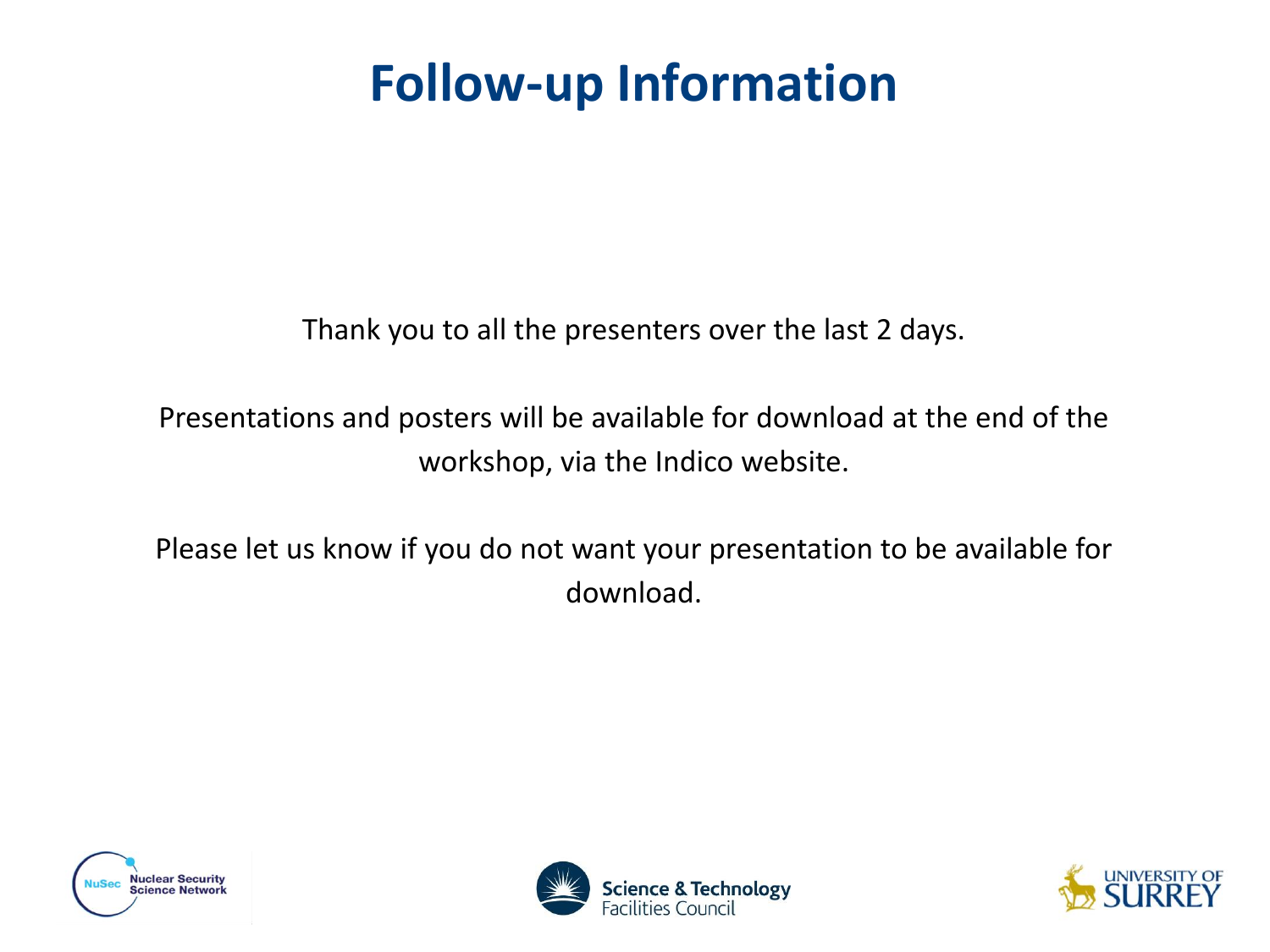# **NSS-MIC-RTSD Manchester 2019**

Please consider submitting your work to the IEEE NSS-MIC-RTSD Conference which will be held in Manchester from 26 October – 2 November

**The submission deadline is 8 May.**

A two page extended summary, plus a short abstract, is required.







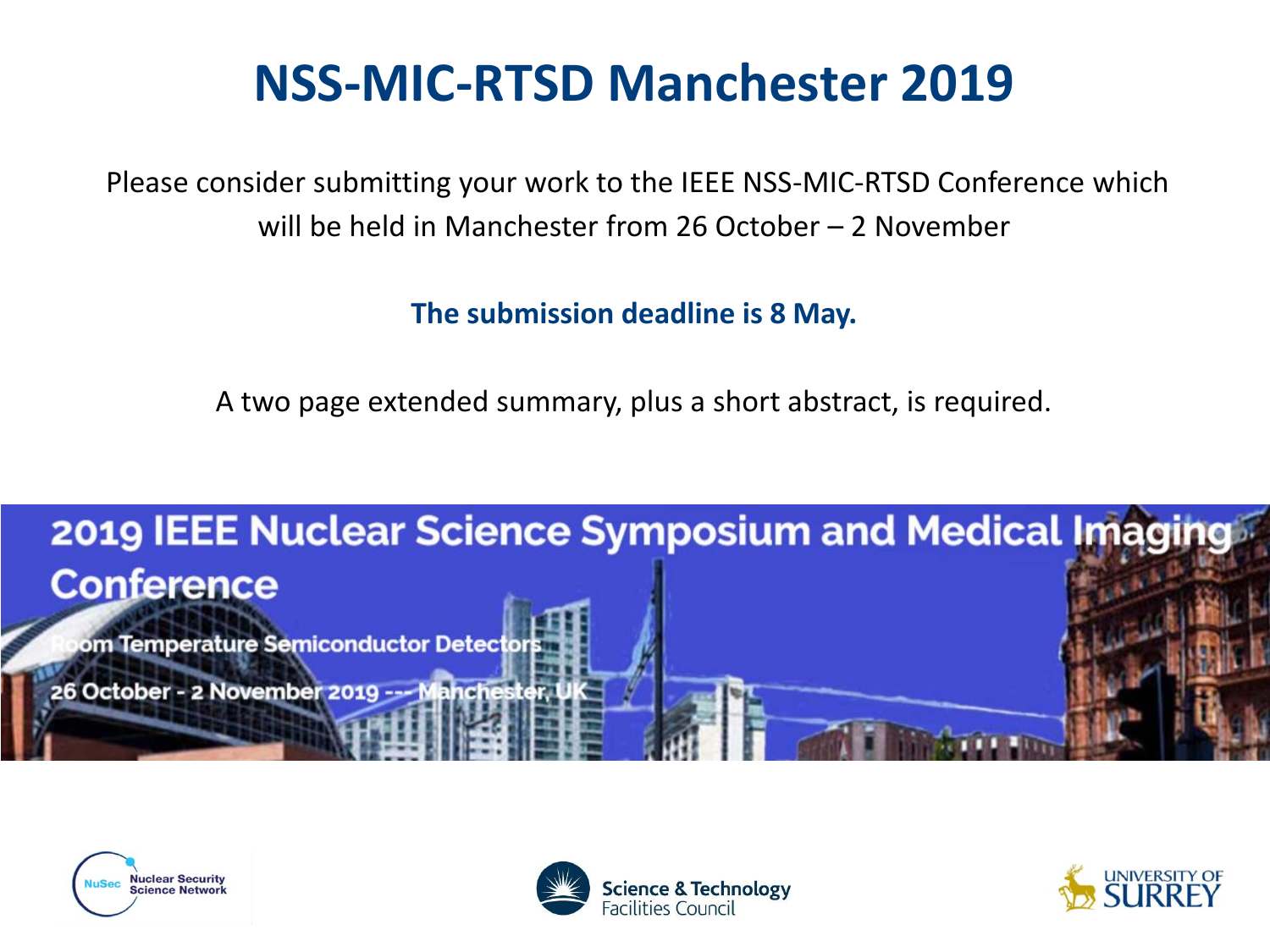# **NuSec Network "Phase 2"**

We are pleased to announce that STFC has awarded the network a 3 year extension to NuSec, from August 2019 to 2022

**NuSec will continue to support the Nuclear Security research community through our well-established schemes:**

- **Personal Development Grants**
- **Pilot Project funding for summer students** 
	- **Specialist technical workshops**

A new feature of NuSec during this period will be the award of "50% funded" PhD studentships in Nuclear Security Science





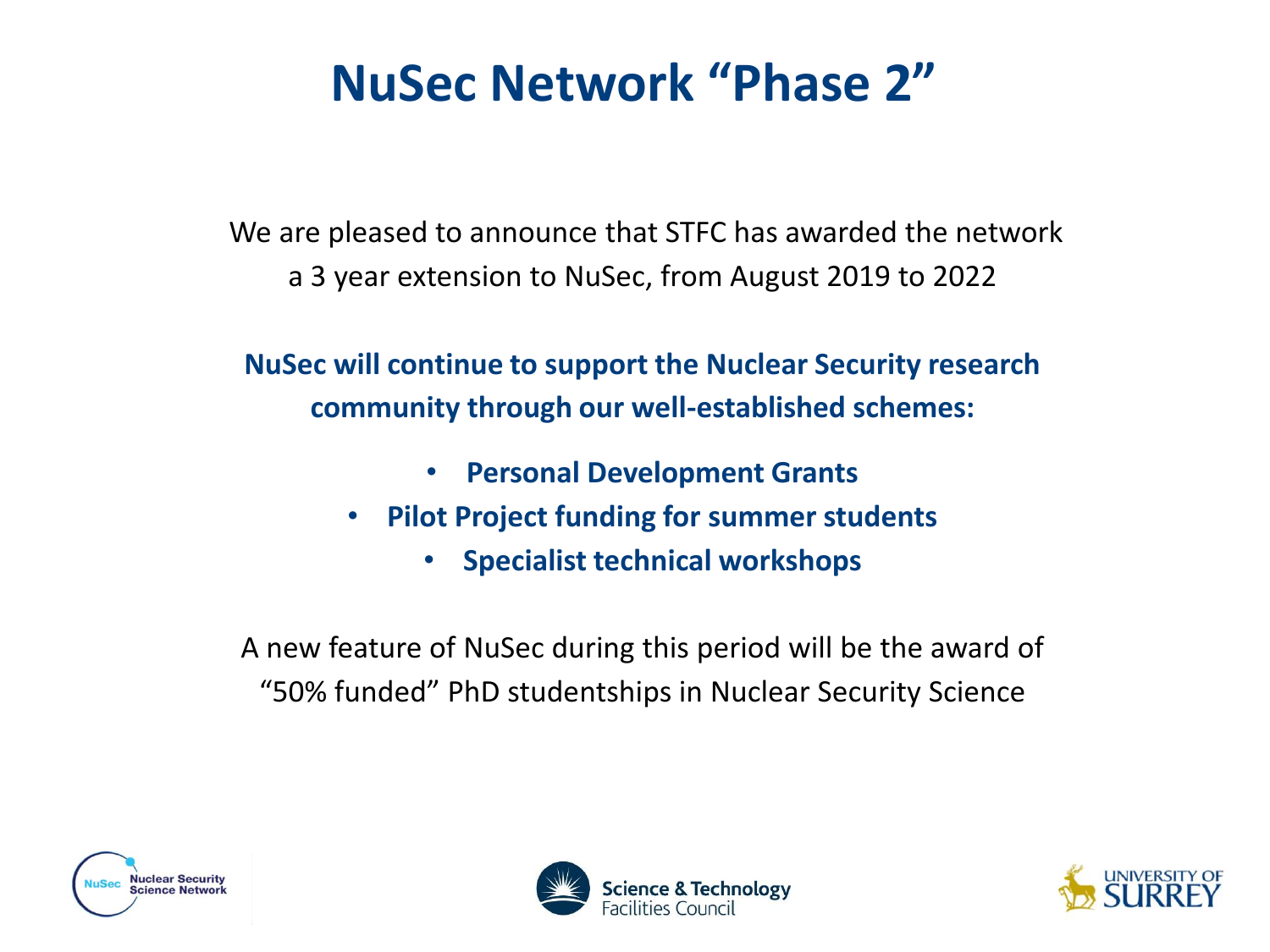# **NuSec Network PhD competion**

NuSec will shortly announce a call for 50% funded PhD students in Nuclear Security Science.

The NuSec studentships will fund 50% of a PhD for 3.5 years, covering 50% of the following items:

• *UK/EU PhD tuition fee*

- *Student stipend at the standard RC-UK rate (~£15k p.a.)*
	- *Training and Support grant (£5k p.a.)*

The total cost of the studentship is £84k, with a contribution from NuSec of £42k\*

*\*final figures subject to confirmation*

#### **Anticipated timeline:**

June 2019 - Call announcement

October 2019 – Application deadline, including commitment of additional funding

December 2019 – Successful applicants announced

October 2020 – Start of PhD students